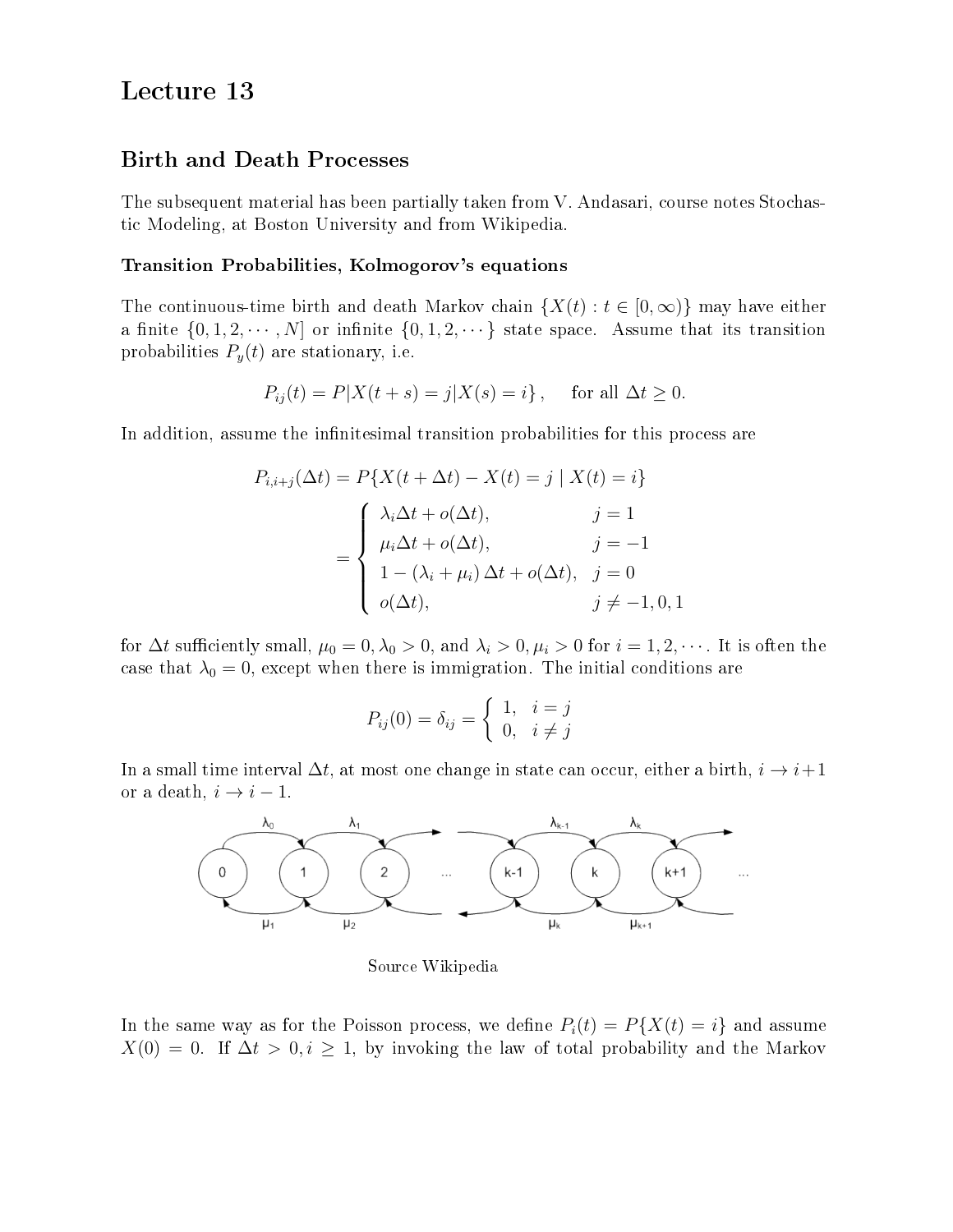property, we obtain

$$
P_{ij}(t + \Delta t) = \sum_{k=0}^{\infty} P_{ik}(t) P_{kj}(\Delta t)
$$
  
= 
$$
\sum_{k=0}^{\infty} P_{ik}(t) \cdot P\{X(t + \Delta t) = j \mid X(t) = k\}
$$
  
= 
$$
\sum_{k=0}^{\infty} P_{ik}(t) \cdot P\{X(t + \Delta t) - X(t) = j - k \mid X(t) = k\}
$$
  
= 
$$
\sum_{k=0}^{k=j} P_{ik}(t) \cdot P\{X(t + \Delta t) - X(t) = j - k \mid X(t) = k\}.
$$

Now, for  $k = j$ , for the right hand side we have

$$
= P_{ij}(t) \cdot P\{X(t + \Delta t) - X(t) = j - j | X(t) = j\}
$$
  
=  $P_{ij}(t) \cdot P\{X(t + \Delta t) - X(t) = 0 | X(t) = j\}$   
=  $P_{ij}(t) \cdot [1 - (\lambda_j + \mu_j) \Delta t + o(\Delta t)]$ 

for  $k = j - 1$ ,

$$
= P_{i,j-1}(t) \cdot P\{X(t + \Delta t) - X(t) = j - (j-1) | X(t) = j-1\}
$$
  
=  $P_{i,j-1}(t) \cdot P\{X(t + \Delta t) - X(t) = 1 | X(t) = j-1\}$   
=  $P_{i,j-1}(t) \cdot [\lambda_{j-1} \Delta t + o(\Delta t)]$ 

for  $k = j + 1$ 

$$
= P_{i,j+1}(t) \cdot P\{X(t + \Delta t) - X(t) = j - (j+1) | X(t) = j+1\}
$$
  
=  $P_{i,j+1}(t) \cdot P\{X(t + \Delta t) - X(t) = -1 | X(t) = j+1\}$   
=  $P_{i,j+1}(t) \cdot [\mu_{j+1}\Delta t + o(\Delta t)]$ 

whereas for  $k \neq j$ ,  $j - 1$ ,  $j + 1$ , that is for  $k \leq j - 2$ 

$$
= P_{ik}(t) \cdot P\{X(t + \Delta t) - X(t) \ge 2 \mid X(t) = k\}
$$
  
=  $P_{ik}(t) \cdot o(\Delta t)$ 

and  $k\geq j+2$ 

$$
= P_{ik}(t) \cdot P\{X(t + \Delta t) - X(t) \le -2 \mid X(t) = k\}
$$
  
= 
$$
P_{ik}(t) \cdot o(\Delta t).
$$

Collecting all together,

$$
P_{ij}(t + \Delta t) = P_{ij}(t) \cdot [1 - (\lambda_j + \mu_j) \Delta t + o(\Delta t)] + P_{i,j-1}(t) \cdot [\lambda_{j-1} \Delta t + o(\Delta t)] + P_{i,j+1}(t) \cdot [\mu_{j+1} \Delta t + o(\Delta t)] + P_{ik}(t) \cdot o(\Delta t) = P_{i,j-1}(t)\lambda_{j-1} \Delta t + P_{i,j+1}(t)\mu_{j+1} \Delta t + P_{ij}(t) [1 - (\lambda_j + \mu_j) \Delta t] + o(\Delta t),
$$

which holds for all i and j in the state space with the exception of  $j = 0$  and  $j = N$  (if the population size is finite).

If  $j=0,$  then (and due to  $\mu_0=0$  )

$$
P_{i0}(t + \Delta t) = P_{i1}(t)\mu_1 \Delta t + P_{i0}(t)[1 - \lambda_0 \Delta t] + o(\Delta t)
$$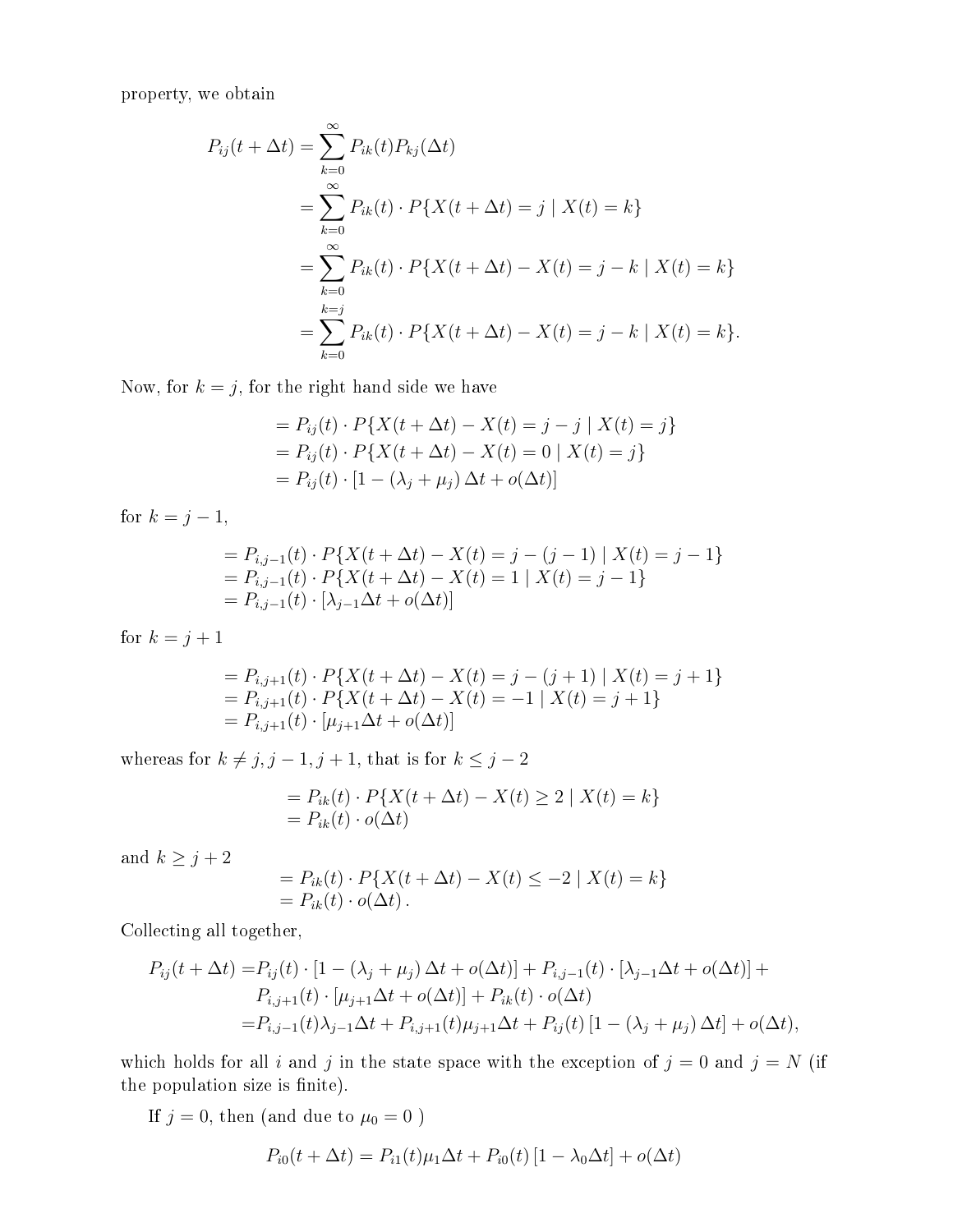If  $j = N$ , which is the maximum population size, then

$$
P_{iN}(t + \Delta t) = P_{i,N-1}(t)\lambda_{N-1}\Delta t + P_{iN}(t)[1 - \mu_N)\Delta t] + o(\Delta t),
$$

where  $\lambda_N = 0$  and  $P_{kN} = 0$  for  $k > N$ . Subtracting  $P_{ij}(t)$ ,  $P_{i0}(t)$ , and  $P_{iN}(t)$  from the preceding three equations, respectively, dividing by  $\Delta t$ , and taking the limit as  $\Delta t \rightarrow$ 0, yields the *forward Kolmogorov differential equations* for the general birth and death process,

$$
\frac{dP_{ij}(t)}{dt} = \lambda_{j-1} P_{i,j-1}(t) - (\lambda_j + \mu_j) P_{ij}(t) + \mu_{j+1} P_{i,j+1}(t)
$$
  
\n
$$
\frac{dP_{i0}(t)}{dt} = -\lambda_0 P_{i0}(t) + \mu_1 P_{i1}(t), \quad \text{for } j = 0
$$
  
\n
$$
\frac{dP_{iN}(t)}{dt} = \lambda_{N-1} P_{i,N-1}(t) - \mu_N P_{iN}(t), \quad \text{for } j = N.
$$

The forward Kolmogorov differential equations can be written in matrix notation,

$$
\frac{d\mathbf{P}(t)}{dt} = \mathbf{P}(t)\mathbf{Q}
$$

or

$$
\begin{bmatrix}\ndP_{i0}/dt \\
dP_{i1}/dt \\
dP_{i2}/dt \\
dP_{i3}/dt \\
\vdots\n\end{bmatrix} = [P_{i0} P_{i1} P_{i2} P_{i3} \cdots ] \cdot \begin{bmatrix}\n-\lambda_0 & \lambda_0 & 0 & 0 & \cdots \\
\mu_1 & -(\lambda_1 + \mu_1) & \lambda_1 & 0 & \cdots \\
0 & \mu_2 & -(\lambda_2 + \mu_2) & \lambda_2 & \cdots \\
0 & 0 & \mu_3 & -(\lambda_3 + \mu_3) & \cdots \\
\vdots & \vdots & \vdots & \vdots & \ddots\n\end{bmatrix}
$$

where the generator matrix  $Q$  for the infinite state space is

$$
\mathbf{Q} = \begin{bmatrix} -\lambda_0 & \lambda_0 & 0 & 0 & \cdots \\ \mu_1 & -(\lambda_1 + \mu_1) & \lambda_1 & 0 & \cdots \\ 0 & \mu_2 & -(\lambda_2 + \mu_2) & \lambda_2 & \cdots \\ 0 & 0 & \mu_3 & -(\lambda_3 + \mu_3) & \cdots \end{bmatrix},
$$

and for the finite state space is

$$
\mathbf{Q} = \begin{bmatrix} -\lambda_0 & \lambda_0 & 0 & 0 & \cdots \\ \mu_1 & -(\lambda_1 + \mu_1) & \lambda_1 & 0 & \cdots \\ \vdots & \vdots & \vdots & \cdots & \vdots \\ 0 & 0 & \mu_{N-1} & -(\lambda_{N-1} + \mu_{N-1}) & \lambda_{N-1} \\ 0 & 0 & 0 & \mu_N & -\mu_N \end{bmatrix}.
$$

Similarly, to obtain the backward Kolmogorov differential equations, we start from

$$
P_{ij}(\Delta t + t) = \sum_{k=0}^{\infty} P_{ik}(\Delta t) P_{kj}(t)
$$
  
= 
$$
\underbrace{P_{i,i-1}(\Delta t) P_{i-1,j}(t)}_{k=i-1} + \underbrace{P_{ii}(\Delta t) P_{ij}(t)}_{k=i} + \underbrace{P_{i,i+1}(\Delta t) P_{i+1,j}(t)}_{k=i+1} + \sum_{k} P_{ik}(\Delta t) P_{kj}(t),
$$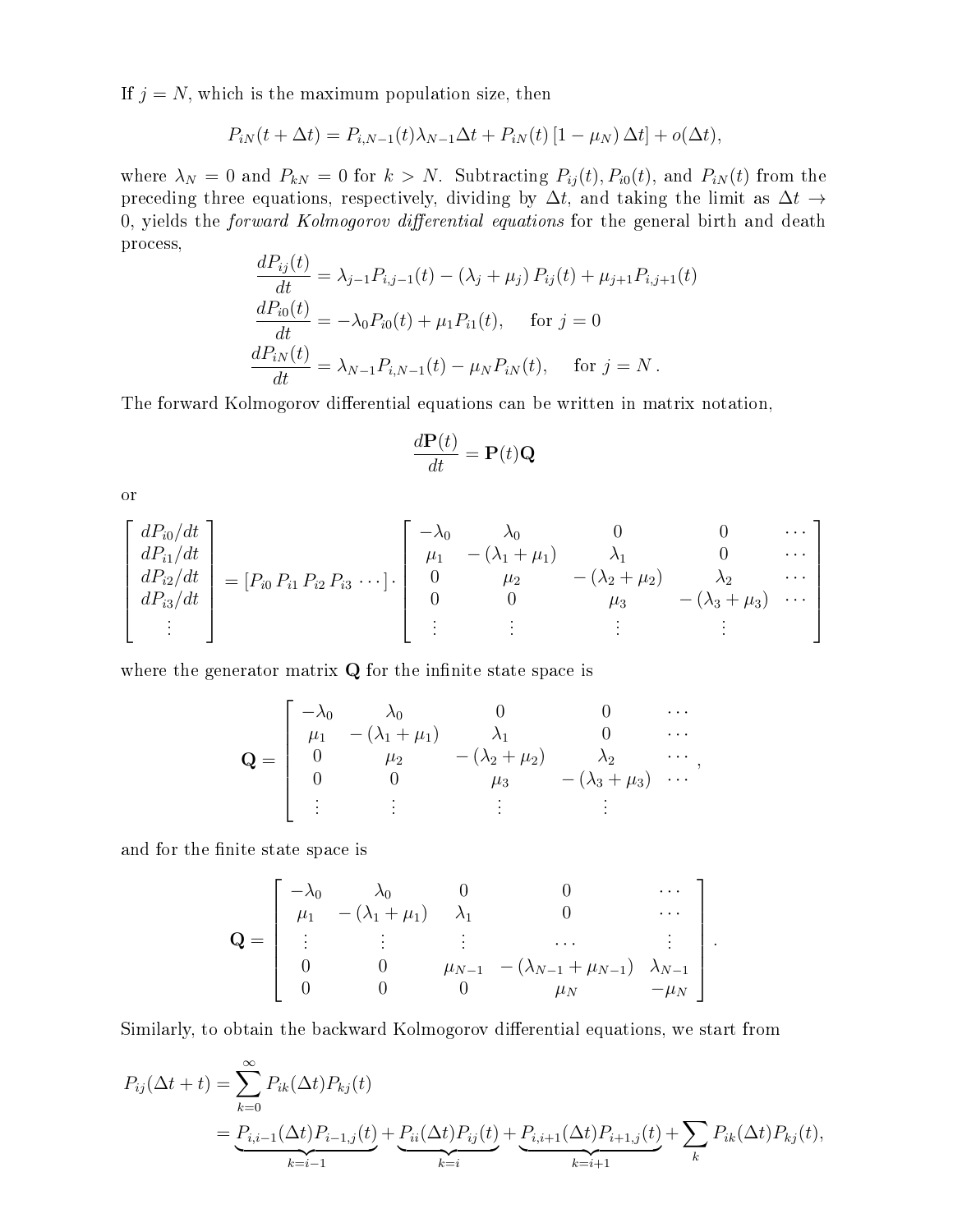where the last summation is over all  $k \neq i - 1, i + 1, i.$  For  $k = i$ 

$$
P_{ii}(\Delta t)P_{ij}(t) = P_{ij}(t) \cdot [1 - (\lambda_i + \mu_i) \Delta t + o(\Delta t)]
$$

for  $k = i - 1$ 

$$
P_{i,i-1}(\Delta t)P_{i-1,j}(t) = P_{i-1,j}(t) \cdot [\mu_i \Delta t + o(\Delta t)]
$$

for  $k = i + 1$ 

$$
P_{i,i+1}(\Delta t)P_{i+1,j}(t) = P_{i+1,j}(t) \cdot [\lambda_i \Delta t + o(\Delta t)]
$$

and for  $k \neq j, j - 1, j + 1$ , we have

$$
\sum_{k} P_{ik}(\Delta t) P_{kj}(t) = P_{kj}(t) \cdot o(\Delta t).
$$

Piecing everything together and rearranging the resulting equation , it turns out that

$$
P_{ij}(t + \Delta t) - P_{ij}(t) = \mu_i \Delta t P_{i-1,j}(t) - (\lambda_i + \mu_i) \Delta t P_{ij}(t) + \lambda_i \Delta t P_{i+1,j}(t) + o(\Delta t)
$$

Dividing by  $\Delta t$  and taking the limit as  $\Delta t \rightarrow 0$ , we obtain the backward Kolmogorov differential equations

$$
\frac{dP_{ij}(t)}{dt} = \mu_i P_{i-1,j}(t) - (\lambda_i + \mu_i) P_{ij}(t) + \lambda_i P_{i+1,j}(t)
$$
  
\n
$$
\frac{dP_{0j}(t)}{dt} = -\lambda_0 P_{0j}(t) + \lambda_0 P_{1j}(t), \quad \text{for } i = 0
$$
  
\n
$$
\frac{dP_{Nj}(t)}{dt} = \mu_N P_{N-1,j}(t) - \mu_N P_{Nj}(t), \quad \text{for } i = N
$$

where  $\mu_0 = 0$  and  $\lambda_N = 0$ , and  $j \geq 0$ ,  $i \geq 0$  The backward Kolmogorov differential equations can be written in matrix notation,

$$
\frac{d\mathbf{P}(t)}{dt} = \mathbf{Q}\mathbf{P}(t)
$$

or

$$
\begin{bmatrix}\ndP_{0j}/dt \\
dP_{1j}/dt \\
dP_{2j}/dt \\
\vdots \\
dP_{Nj}/dt\n\end{bmatrix} = \begin{bmatrix}\n-\lambda_0 & \lambda_0 & 0 & 0 & \cdots \\
\mu_1 & -(\lambda_1 + \mu_1) & \lambda_1 & 0 & \cdots \\
0 & \mu_2 & -(\lambda_2 + \mu_2) & \lambda_2 & \cdots \\
\vdots & \vdots & \vdots & \vdots \\
0 & 0 & 0 & \mu_N & -\mu_N\n\end{bmatrix} \begin{bmatrix}\nP_{0j} \\
P_{1j} \\
P_{2j} \\
\vdots \\
P_{Nj}\n\end{bmatrix}.
$$

#### The Limiting Behavior of Birth and Death Processes

For a general birth and death process that has no absorbing states, the limits

$$
\lim_{t \to \infty} P_{ij}(t) = \pi_j \ge 0
$$

exist and are independent of the initial state  $i$ . The limits form the limiting distribution (or limiting probability) of the process, which is at the same time the stationary distribution.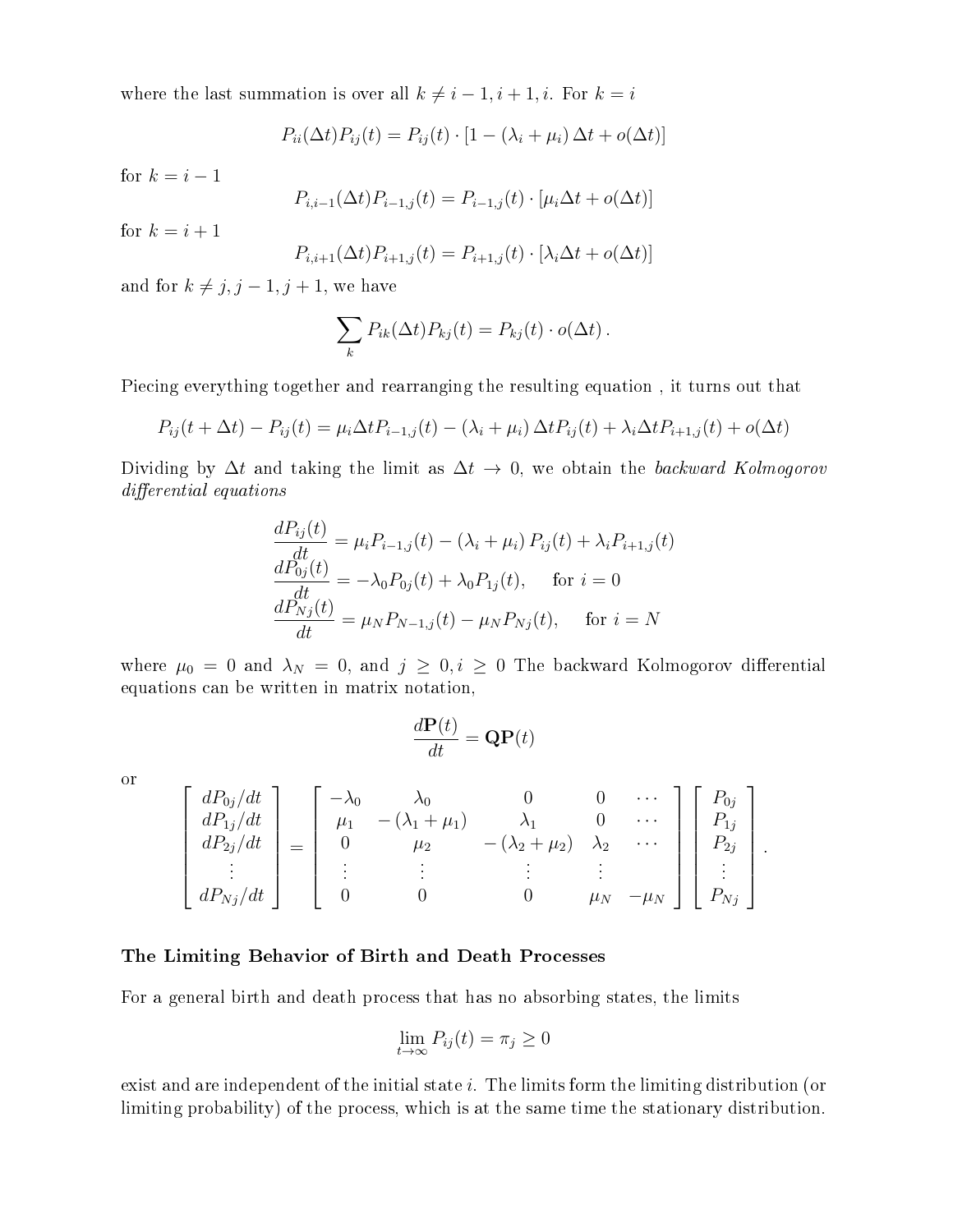To determine if a limiting distribution exists and what its values are, we rewrite the forward Kolmogorov differential equations,

$$
\frac{dP_{i0}(t)}{dt} = -\lambda_0 P_{i0}(t) + \mu_1 P_{i1}(t)
$$
\n
$$
\frac{dP_{ij}(t)}{dt} = \lambda_{j-1} P_{i,j-1}(t) - (\lambda_j + \mu_j) P_{ij}(t) + \mu_{j+1} P_{i,j+1}(t), \quad j \ge 1,
$$

with initial conditions  $P_{ij}(0) = \delta_{ij}$ . If we take the limit as  $t \to \infty$  to these equations, the limit of the right hand sides exists. The limit on the left hand side, the derivatives  $P'_{ij}(t)$ , also exists. Since the probabilities are converging to a constant, the limit of these derivatives must be zero. These equations can be solved recursively. For the first equation, or when  $j = 0$  $\overline{D}(t)$ 

$$
\lim_{t \to \infty} \frac{dP_{i0}(t)}{dt} = -\lambda_0 \lim_{t \to \infty} P_{i0}(t) + \mu_1 \lim_{t \to \infty} P_{i1}(t)
$$

$$
0 = -\lambda_0 \pi_0 + \mu_1 \pi_1
$$

Or

$$
\pi_1=\frac{\lambda_0}{\mu_1}\pi_0
$$

From the second equation,

$$
\lim_{t \to \infty} \frac{dP_{ij}(t)}{dt} = \lambda_{j-1} \lim_{t \to \infty} P_{i,j-1}(t) - (\lambda_j + \mu_j) \lim_{t \to \infty} P_{ij}(t) + \mu_{j+1} \lim_{t \to \infty} P_{i,j+1}(t)
$$
  

$$
0 = \lambda_{j-1} \pi_{j-1} - (\lambda_j + \mu_j) \pi_j + \mu_{j+1} \pi_{j+1},
$$

when  $j = 1$ 

$$
\pi_2=\frac{\lambda_1}{\mu_2}\pi_1=\frac{\lambda_0\lambda_1}{\mu_1\mu_2}\pi_0\,,
$$

when  $j = 2$ ,

$$
\pi_3 = \frac{\lambda_2}{\mu_3} \pi_2 = \frac{\lambda_0 \lambda_1 \lambda_2}{\mu_1 \mu_2 \mu_3} \pi_0
$$

and so on. Thus,

$$
\pi_{i+1} = \frac{\lambda_i}{\mu_{i+1}} \pi_i \, .
$$

Now we aim to show by induction that the stationary probability distribution equals

$$
\pi_i = \frac{\lambda_0 \lambda_1 \cdots \lambda_{i-1}}{\mu_1 \mu_2 \cdots \mu_i} \pi_0, \quad i = 1, 2, 3, \cdots.
$$

We have to verify this relation for  $i + 1$  instead of i. Then

$$
\mu_{i+1}\pi_{i+1} = (\lambda_i + \mu_i)\pi_i - \lambda_{i-1}\pi_{i-1}
$$

$$
= \left(\frac{\lambda_0\lambda_1 \cdots \lambda_{i-1} (\lambda_i + \mu_i)}{\mu_1\mu_2 \cdots \mu_i} - \frac{\lambda_0\lambda_1 \cdots \lambda_{i-1}}{\mu_1\mu_2 \cdots \mu_{i-1}}\right)\pi_0
$$

$$
= \frac{\lambda_0\lambda_1 \cdots \lambda_{i-1}}{\mu_1\mu_2 \cdots \mu_{i-1}} \left(\frac{\lambda_i + \mu_i}{\mu_i} - 1\right)\pi_0
$$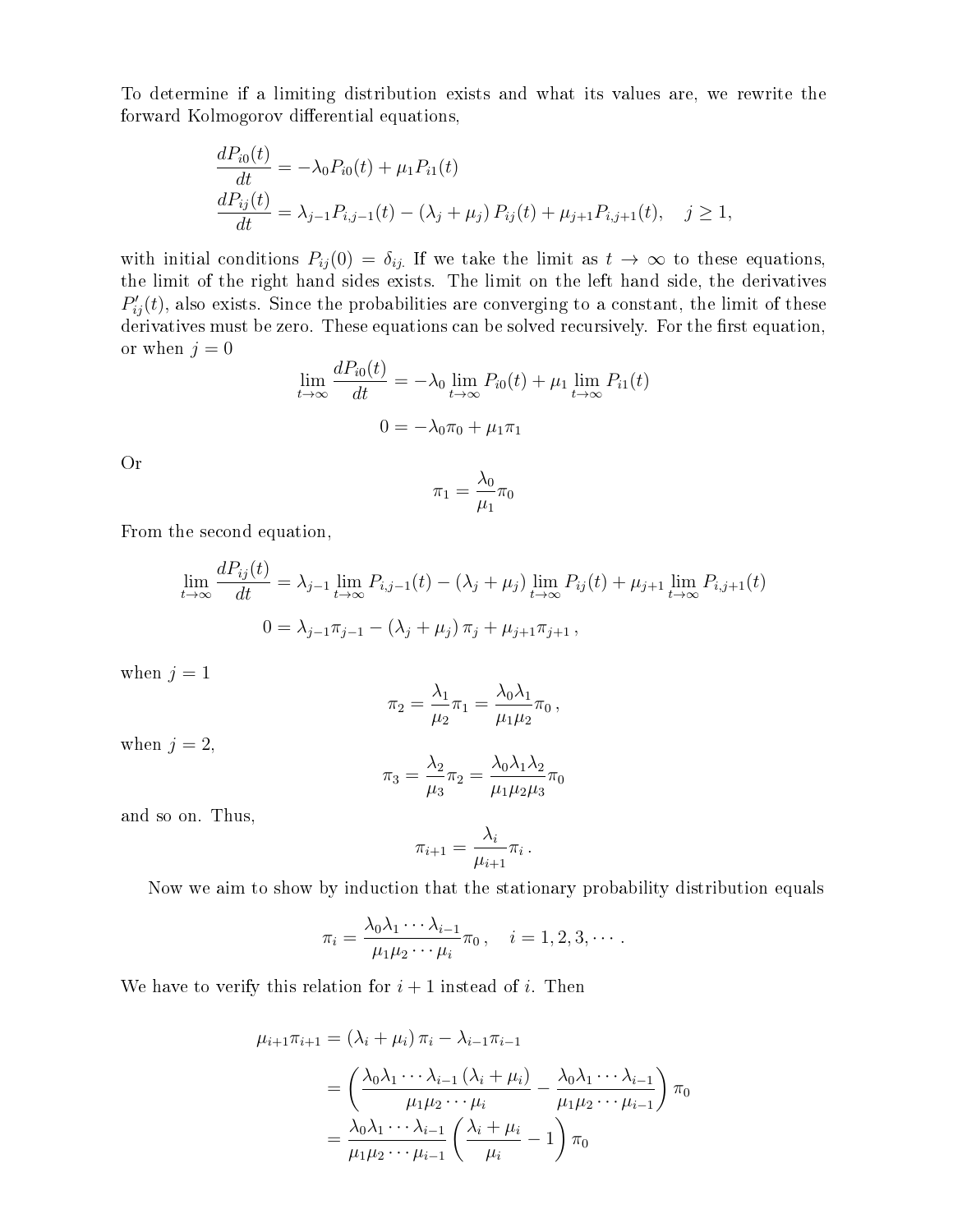or,

$$
\pi_{i+1} = \frac{\lambda_0 \lambda_1 \cdots \lambda_i}{\mu_1 \mu_2 \cdots \mu_{i+1}} \pi_0.
$$

Thus, if the state space is infinite,  $\{0, 1, 2, \dots\}$ , a unique positive stationary probability distribution  $\pi$  for a general birth and death process exists, with

$$
\mu_i > 0
$$
 and  $\lambda_{i-1} > 0$  for  $i = 1, 2, 3, \cdots$ 

Since  $\sum_{i=0}^{\infty} \pi_i = 1$ , which we expand

$$
\sum_{i=0}^{\infty} \pi_i = 1
$$

$$
\pi_0 + \sum_{i=1}^{\infty} \pi_i = 1
$$

$$
\pi_0 \left( 1 + \sum_{i=1}^{\infty} \frac{\pi_i}{\pi_0} \right) = 1,
$$

from which we solve for  $\pi_0$ ,

<span id="page-5-0"></span>
$$
\pi_0 = \frac{1}{1 + \sum_{i=1}^{\infty} \frac{\lambda_0 \lambda_1 \cdots \lambda_{i-1}}{\mu_1 \mu_2 \cdots \mu_i}}.
$$
\n(1)

Let us summarize our work.

**Theorem** Suppose  $\mu_i > 0$  and  $\lambda_{i-1} > 0$  for all  $i \in \mathbb{N}$  and

$$
\sum_{i=1}^{\infty} \frac{\lambda_0 \lambda_1 \cdots \lambda_{i-1}}{\mu_1 \mu_2 \cdots \mu_i} < \infty.
$$

Then there exists a unique limiting distribution

$$
\pi_i = \frac{\lambda_0 \lambda_1 \cdots \lambda_{i-1}}{\mu_1 \mu_2 \cdots \mu_i} \pi_0, \quad i \in \mathbb{N},
$$

where  $\pi_0$  is given by [\(1\)](#page-5-0).

### Construction by Trajectories: Waiting times and Jumps

Now suppose we are given a birth and death process  $\{X(t): t \in [0, \infty)\}\$  with state space  $S = \mathbb{Z}_+$ . Given  $X(0) = i \in S$ , introduce the *waiting time*  $T_i := \inf\{t > 0 : X(t) \neq i\}.$ 



**Theorem** It holds that  $T_0 \sim Exp(\lambda_0)$  and  $T_i \sim Exp(\lambda_i + \mu_i)$  i ∈ N.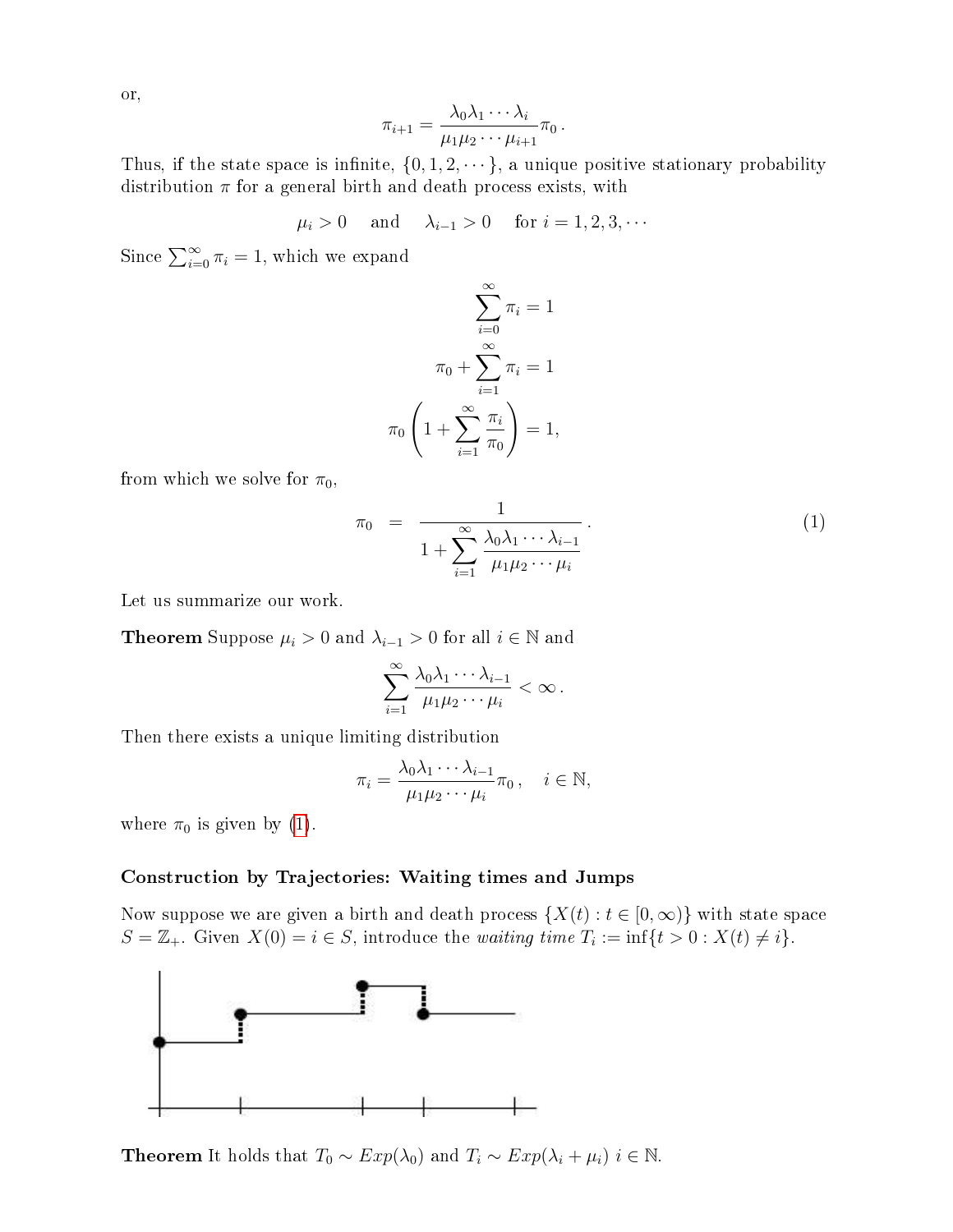Proof. Let us carry out the proof for  $i \in \mathbb{N}$ , the proof for  $i = 0$  is similar. Introduce

$$
G_i(t) := P(T_i > t | X(0) = i), \quad t > 0.
$$

By the definition of conditional probability and the fact that  $\{T_i > t + h, T_i > t, X(0) =$  $i$ } = { $T_i > t + h, X(0) = i$ } we have for  $h > 0$ 

$$
P(T_i > t + h|X(0) = i) = \frac{P(T_i > t, X(0) = i)}{P(X(0) = 0)} \cdot \frac{P(T_i > t + h, T_i > t, X(0) = i)}{P(T_i > t, X(0) = i)}
$$
  
= 
$$
P(T_i > t | X(0) = i) \cdot P(T_i > t + h | T_i > t, X(0) = i).
$$

Thus, by the Markov principal, and time homogeneity,

$$
P(T_i > t + h|X(0) = i) = P(T_i > t|X(0) = i) \cdot P(T_i > t + h|X(t) = i)
$$
  
= 
$$
P(T_i > t|X(0) = i) \cdot P(T_i > h|X(0) = i).
$$

According to the infinitesimal transition probabilities, this says

$$
G_i(t + h) = G_i(t) \cdot G_i(h) = G_i(t) \cdot (1 - (\lambda_i + \mu_i) h) + o(h).
$$

where we consider now h as an infinitesimal time increment. Rearranging this and dividing by  $h$  we obtain

$$
\frac{G_i(t+h) - G_i(t)}{h} = -(\lambda_i + \mu_i)G_i(t) + \frac{o(h)}{h}.
$$

Letting  $h \to 0$  this implies

$$
\frac{d}{dt}G_i(t) = -(\lambda_i + \mu_i)G_i(t), \quad G_i(0) = 1,
$$

which has the unique solution

$$
P(T_i > t | X(0) = i) = G_i(t) = e^{-(\lambda_i + \mu_i)t}, \quad t \ge 0.
$$

However the right-hand side is 1– cumulative distribution function of  $Exp(\lambda_i + \mu_i)$ .  $\Box$ 

**Remark** For the  $Exp(\lambda_i + \mu_i)$ -distribution of the waiting times between the  $(n-1)$ st and nth jump we recall the *memoryless property* of the exponential distribution. Let  $X \sim Exp(\lambda)$ . We have

$$
P(X > t + x | X > t) = \frac{P(X > t + x, X > t)}{P(X > t)}
$$
  
= 
$$
\frac{P(X > t + x)}{P(X > t)} = \frac{1 - F_X(t + x)}{1 - F_X(t)} = \frac{e^{-\lambda(t + x)}}{e^{-\lambda t}}
$$
  
= 
$$
e^{-\lambda x} = P(X > x).
$$

**Theorem** Let  $X(t) = i \in \mathbb{N}$  for some  $t \geq 0$ . Then the the probability to jump to  $i - 1$ (resp.  $i+1$ ) next is  $\frac{\mu_i}{\lambda_i+\mu_i}$  (resp.  $\frac{\lambda_i}{\lambda_i+\mu_i}$ ).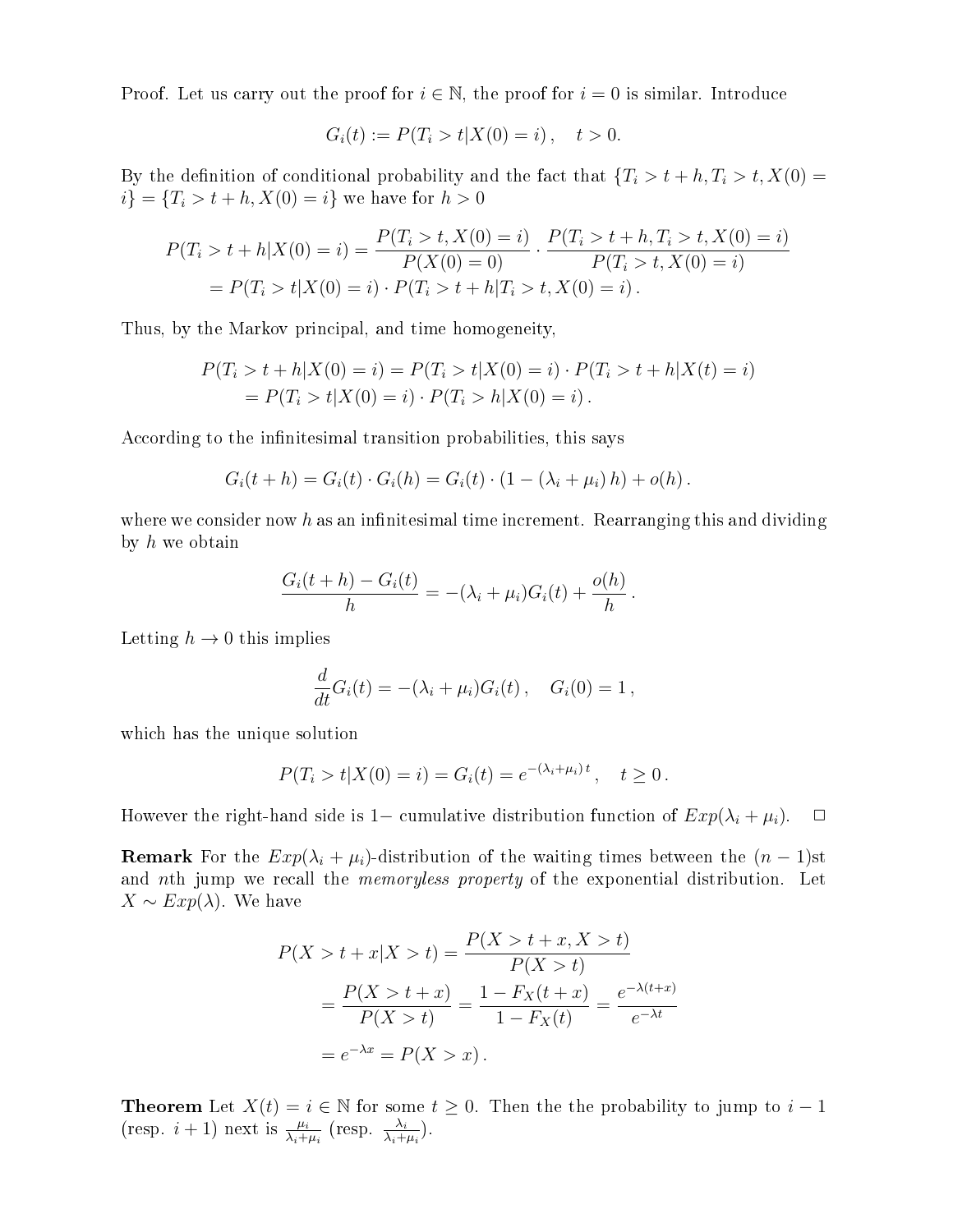**Example** The so-called *simple birth and death process*  $\{X(t): t \in [0, \infty)\}\$  has transition probabilities

$$
P_{i,i+j}(\Delta t) = P\{X(t + \Delta t) - X(t) = j \mid X(t) = i\}
$$

$$
= \begin{cases} 1 - i(\mu + \lambda)\Delta t + o(\Delta t) & j = 0\\ i\lambda\Delta t + o(\Delta t) & j = 1\\ i\mu\Delta t + o(\Delta t) & j = -1\\ o(\Delta t) & j \neq -1, 0, 1 \end{cases}
$$

for all  $i \in \mathbb{Z}_+$ . Simple birth and death processes are also known as birth and death processes with absorbing states. For these processes, the zero state is an absorbing state, where when the population size becomes zero, it remains zero thereafter.



V. Andasari, course notes Stochastic Modeling, BU

Plots of three sample paths for the simple birth and death process when  $\mu = 1.0, X(0) =$ 50, and  $\lambda = 0.1$  (left) and  $\lambda = 1.0$  (right). In the case  $\lambda \ll \mu$  (left figure), the population size becomes zero and it remains in zero forever.

**Example** The Yule Process or simple birth process is defined by its birth rates  $\lambda_i := i \lambda$ ,  $i \in \mathbb{N}$  for some  $\lambda > 0$ . There is no death, i. e.  $\mu_i := 0$ ,  $i \in \mathbb{N}$ . The process stars in state 1, i. e.  $X(0) = 1$ .

In other words, for a simple birth process the birth rates are proportional to the size of the current population. This is, for example, a reasonable assumption on the growth of a virus population in an infected individual until the production of anti-bodies sets in. As time proceeds according to the horizontal axis we get a branching image as below.



Federico Polito, research gate, modified